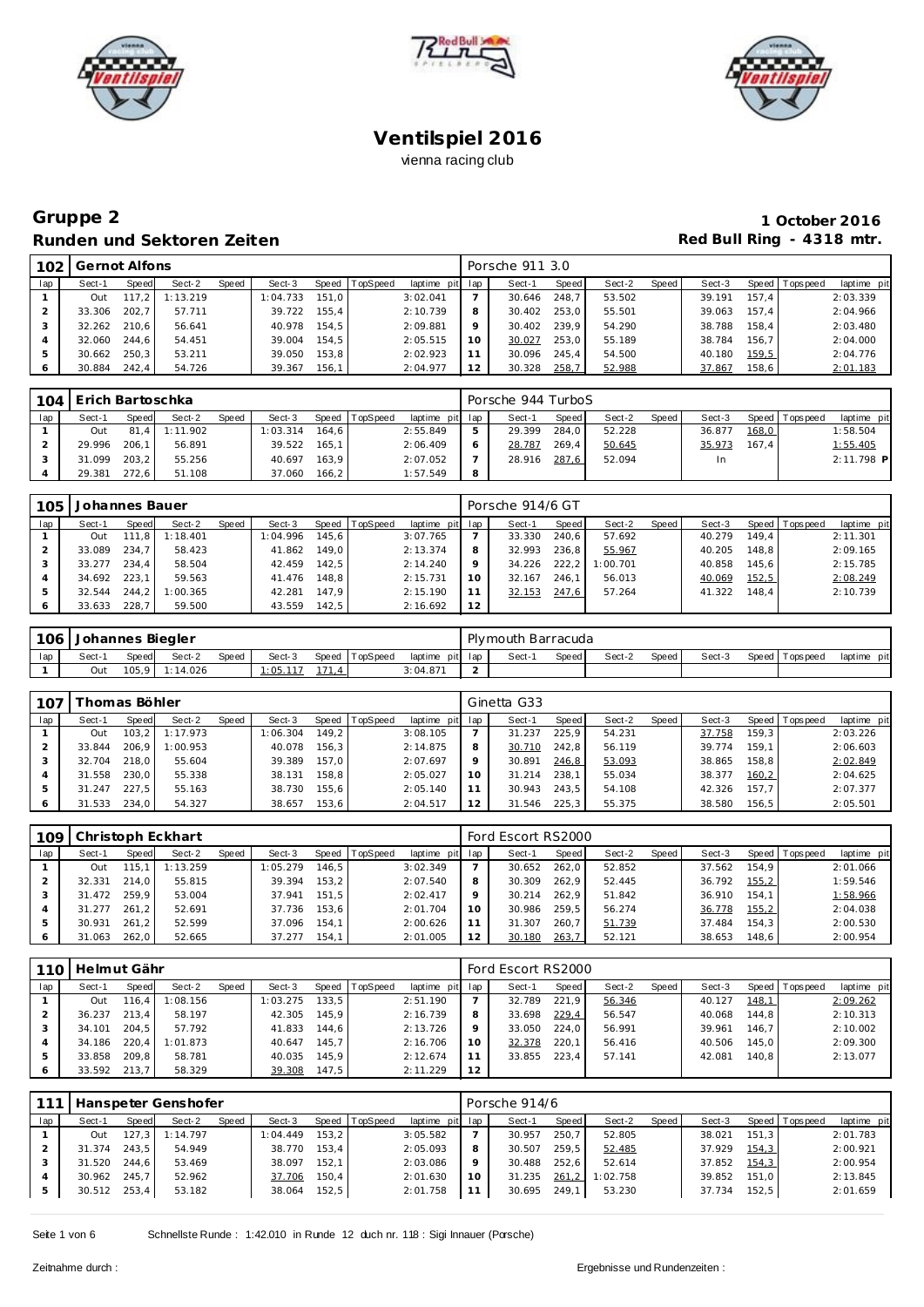





| 149.2<br>245<br>38.385<br>$-0$ $-$<br>00.688<br>$\sim$<br>03.861<br>243<br>-<br>37.866<br>- 777<br>-211<br>52.55Z<br>24 A<br>54.233<br>11.7.7 |  |  |  |  |  |  |
|-----------------------------------------------------------------------------------------------------------------------------------------------|--|--|--|--|--|--|
|                                                                                                                                               |  |  |  |  |  |  |

| 112 |        |       | Georg Gimmenez |       |          |       |                 |                 |    | Alfa Romeo Sprint |       |        |       |        |       |                 |             |
|-----|--------|-------|----------------|-------|----------|-------|-----------------|-----------------|----|-------------------|-------|--------|-------|--------|-------|-----------------|-------------|
| lap | Sect-1 | Speed | Sect-2         | Speed | Sect-3   | Speed | <b>TopSpeed</b> | laptime pit lap |    | Sect-1            | Speed | Sect-2 | Speed | Sect-3 |       | Speed Tops peed | laptime pit |
|     | Out    | 94.6  | 1:13.419       |       | 1:04.845 | 154.1 |                 | 3:02.214        |    | 30.704            | 252.6 | 52.645 |       | 37.882 | 156.1 |                 | 2:01.231    |
|     | 32.188 | 241.0 | 57.305         |       | 38.161   | 155.6 |                 | 2:07.654        |    | 30.475            | 252.6 | 51.782 |       | 38,000 | 155.8 |                 | 2:00.257    |
|     | 31.302 | 248.7 | 52.638         |       | 37.644   | 153.4 |                 | 2:01.584        |    | 30.445            | 253,0 | 51.731 |       | 37.290 | 155.8 |                 | 1:59.466    |
|     | 30.741 | 245.4 | 52.962         |       | 38.185   | 154.5 |                 | 2:01.888        | 10 | 31.078            | 251.8 | 57.619 |       | 37.340 | 156.5 |                 | 2:06.037    |
|     | 30.918 | 250.7 | 53.181         |       | 38.247   | 155.4 |                 | 2:02.346        |    | 31.021            | 254,2 | 51.707 |       | 37.899 | 157,2 |                 | 2:00.627    |
|     | 31.177 | 248.0 | 52.241         |       | 37.709   | 153,8 |                 | 2:01.127        |    | 30.700            | 254,6 | 58.497 |       |        |       |                 | 2:24.080 P  |

| 114 | Axel Hagemann |       |          |       |          |       |                |             |     | BMW M1 Procar |       |        |       |        |       |                |             |
|-----|---------------|-------|----------|-------|----------|-------|----------------|-------------|-----|---------------|-------|--------|-------|--------|-------|----------------|-------------|
| lap | Sect-1        | Speed | Sect-2   | Speed | Sect-3   |       | Speed TopSpeed | laptime pit | lap | Sect-1        | Speed | Sect-2 | Speed | Sect-3 |       | Speed Topspeed | laptime pit |
|     | Out           | 95.7  | 1:13.335 |       | 1:02.287 | 168.5 |                | 3:00.143    | 8   | 29.167        | 290.1 | 49.433 |       | 35.026 | 180.6 |                | 1:53.626    |
|     | 30.917        | 254.6 | 50.833   |       | 36.329   | 180.6 |                | 1:58.079    | 9   | 26.945        | 299.8 | 48.927 |       | 34.695 | 182.7 |                | 1:50.567    |
|     | 27.370        | 271.7 | 50.196   |       | 34.745   | 182.1 |                | 1:52.311    | 10  | 26.569        | 308,9 | 48.375 |       | 35.765 | 182.4 |                | 1:50.709    |
|     | 27.564        | 295.4 | 48.355   |       | 34.371   | 184,6 |                | 1:50.290    | 11  | 26.772        | 311,9 | 47.496 |       | 35.228 | 180.0 |                | 1:49.496    |
|     | 26.695        | 304.3 | 48.581   |       | 35.992   | 183.1 |                | 1:51.268    | 12  | 27.113        | 305.4 | 49.029 |       | 34.710 | 183,1 |                | 1:50.852    |
| 6   | 26.733        | 299.2 | 49.886   |       | 34.943   | 181.5 |                | 1:51.562    | 13  | 27.008        | 299.8 | 48.654 |       | 34.690 | 181.8 |                | 1:50.352    |
|     | 26.849        | 300.3 | 48.470   |       | 35.364   | 179.7 |                | 1:50.683    | 14  |               |       |        |       |        |       |                |             |

| 118 | Sigi Innauer |       |          |       |          |         |          |             |                | Porsche 935 DP2 |       |        |       |        |       |                 |             |
|-----|--------------|-------|----------|-------|----------|---------|----------|-------------|----------------|-----------------|-------|--------|-------|--------|-------|-----------------|-------------|
| lap | Sect-1       | Speed | Sect-2   | Speed | Sect-3   | Speed I | TopSpeed | laptime pit | lap            | Sect-1          | Speed | Sect-2 | Speed | Sect-3 |       | Speed Tops peed | laptime pit |
|     | Out          | 108   | 1:18.624 |       | 1:01.993 | 173.9   |          | 3:06.809    | 8              | 24.966          | 295,4 | 45.259 |       | 32.059 | 192.2 |                 | 1:42.284    |
|     | 27.647       | 261.6 | 49.135   |       | 33.872   | 193.5   |          | 1:50.654    | 9              | 25.603          | 316,8 | 45.115 |       | 33.541 | 187.5 |                 | 1:44.259    |
|     | 26.254       | 285.0 | 46.528   |       | 31.623   | 198,5   |          | 1:44.405    | 10             | 24.962          | 313.7 | 46.114 |       | 31.240 | 188.2 |                 | 1:42.316    |
|     | 25.396       | 278.2 | 46.660   |       | 32.085   | 192.9   |          | 1:44.141    |                | 25.256          | 293,3 | 46.506 |       | 31.574 | 195,3 |                 | 1:43.336    |
|     | 25.414       | 276.3 | 46.068   |       | 33.207   | 186.5   |          | 1:44.689    | $\overline{2}$ | 26.076          | 301.4 | 44.839 |       | 31.095 | 194,6 |                 | 1:42.010    |
| 6   | 26.208       | 254.6 | 51.507   |       | 33.848   | 193.5   |          | 1:51.563    | 13             | 24.679          | 303,1 | 45.324 |       | 32.129 | 191.5 |                 | 1:42.132    |
|     | 25.639       | 259.9 | 52.053   |       | 36.062   | 188,8   |          | 1:53.754    | i 4            | 25.025          | 293,8 | 44.908 |       | 32.347 | 188,8 |                 | 1:42.280    |

| 120 | l Kurt Jordan |       |          |       |          |       |                |                 |    | Porsche 914/6 GT |       |          |       |        |       |                   |             |
|-----|---------------|-------|----------|-------|----------|-------|----------------|-----------------|----|------------------|-------|----------|-------|--------|-------|-------------------|-------------|
| lap | Sect-1        | Speed | Sect-2   | Speed | Sect-3   |       | Speed TopSpeed | laptime pit lap |    | Sect-1           | Speed | Sect-2   | Speed | Sect-3 |       | Speed   Tops peed | laptime pit |
|     | Out           | 97.7  | 1:11.361 |       | 1:02.057 | 145.6 |                | 2:53.666        |    | 33.822           | 226,8 | 59.456   |       | 42.346 | 152.8 |                   | 2:15.624    |
|     | 33.862        | 204.0 | 1:01.878 |       | 42.349   | 155.2 |                | 2:18.089        | 8  | 33.190           | 214.5 | 58.279   |       | 41.615 | 151.0 |                   | 2:13.084    |
|     | 33.483        | 201.0 | 1:00.119 |       | 41.873   | 153.2 |                | 2:15.475        |    | 33.302           | 189.0 | 1:03.449 |       | 40.720 | 156,5 |                   | 2:17.471    |
|     | 33.834        | 213.1 | 1:02.679 |       | 45.146   | 143.6 |                | 2:21.659        | 10 | 32.937           | 226,8 | 57.346   |       | 42.391 | 154.9 |                   | 2:12.674    |
|     | 33.893        | 211.2 | 1:00.183 |       | 42.597   | 149.2 |                | 2:16.673        |    | 32.690           | 212.0 | 59.016   |       | 41.166 | 148.8 |                   | 2:12.872    |
|     | 33.284        | 222,5 | 59.688   |       | 42.825   | 152,8 |                | 2:15.797        | 12 |                  |       |          |       |        |       |                   |             |

| 122 | Dominik Karner |       |          |       |          |       |          |                 | VW Käfer |         |          |       |        |       |                 |              |
|-----|----------------|-------|----------|-------|----------|-------|----------|-----------------|----------|---------|----------|-------|--------|-------|-----------------|--------------|
| lap | Sect-1         | Speed | Sect-2   | Speed | Sect-3   | Speed | TopSpeed | laptime pit lap | Sect-1   | Speed I | Sect-2   | Speed | Sect-3 |       | Speed Tops peed | laptime pit  |
|     | Out            | 81.0  | 1:09.866 |       | 1:04.240 | 143.4 |          | 2:54.999        | 31.878   | 226.8   | 56.137   |       | 36.236 | 162,4 |                 | 2:04.251     |
|     | 32.693         | 204.8 | 54.791   |       | 40.936   | 154.9 |          | 2:08.420        | 31.000   | 236,8   | 52.548   |       | 37.642 | 158.4 |                 | 2:01.190     |
|     | 32.950         | 199.2 | 57.920   |       | 40.378   | 149.6 |          | 2:11.248        | 33.186   | 215.7   | 53.852   |       | 37.544 | 154.3 |                 | 2:04.582     |
|     | 32.354         | 210.1 | 56.931   |       | 39.503   | 159.3 |          | 2:08.788        | 35.040   | 182.8   | 55.423   |       | 39.226 | 144.8 |                 | 2:09.689     |
|     | 31.254         | 225.3 | 58.308   |       | 40.719   | 158,1 |          | 2:10.281        | 35.876   | 158.8   | 1:04.397 |       |        |       |                 | $2:33.824$ P |

| 123 |        |              | Philipp Kennewell |              |          |       |          |                 |   | <b>BMW 2002</b> |       |        |       |        |       |                 |              |
|-----|--------|--------------|-------------------|--------------|----------|-------|----------|-----------------|---|-----------------|-------|--------|-------|--------|-------|-----------------|--------------|
| lap | Sect-1 | <b>Speed</b> | Sect-2            | <b>Speed</b> | Sect-3   | Speed | TopSpeed | laptime pit lap |   | Sect-1          | Speed | Sect-2 | Speed | Sect-3 |       | Speed Tops peed | laptime pit  |
|     | Out    |              | $107.7$ 1:13.231  |              | 1:05.451 | 157.0 |          | 3:03.489        |   | 31.225          | 204.3 | 58.341 |       | 40.588 | 158.6 |                 | 2:10.154     |
|     | 33.768 | 187.3        | 58.298            |              | 41.583   | 158.8 |          | 2:13.649        |   | 31.527          | 218.3 | 58.013 |       | 40.877 | 162,2 |                 | 2:10.417     |
|     | 32.004 | 195.4        | 58.061            |              | 40.168   | 160.5 |          | 2:10.233        |   | 31.291          | 216.2 | 57.222 |       | In     |       |                 | $2:26.899$ P |
|     | 31.515 | 193,8        | 57.499            |              | 41.073   | 157.7 |          | 2:10.087        | 8 |                 |       |        |       |        |       |                 |              |

| 124 | Christian Kerbler |       |          |       |          |       |                |                 |         | Caterham Super Seven |       |        |       |        |       |                 |              |
|-----|-------------------|-------|----------|-------|----------|-------|----------------|-----------------|---------|----------------------|-------|--------|-------|--------|-------|-----------------|--------------|
| lap | Sect-1            | Speed | Sect-2   | Speed | Sect-3   |       | Speed TopSpeed | laptime pit lap |         | Sect-1               | Speed | Sect-2 | Speed | Sect-3 |       | Speed Tops peed | laptime pit  |
|     | Out               | 107.3 | 1:25.587 |       | 1:01.308 | 173.4 |                | 3:13.232        |         | 28.476               | 288,6 | 47.116 |       | 32.728 | 178.8 |                 | 1:48.320     |
|     | 27.989            | 270.8 | 47.262   |       | 33.800   | 172.5 |                | 1:49.051        | 8       | 26.603               | 279.6 | 48.614 |       | 33.394 | 178.2 |                 | 1:48.611     |
|     | 27.629            | 273.5 | 47.662   |       | 33.510   | 180.3 |                | 1:48.801        | $\circ$ | 26.774               | 295,9 | 46.027 |       | 33.257 | 182.4 |                 | 1:46.058     |
|     | 27.828            | 272.6 | 47.493   |       | 33.572   | 180.0 |                | 1:48.893        | 10      | 27.114               | 290.1 | 46.415 |       | 32.920 | 184,3 |                 | 1:46.449     |
|     | 27.386            | 275.3 | 51.003   |       | 33.488   | 182.7 |                | 1:51.877        |         | 27.890               | 282.1 | 57.165 |       | In.    |       |                 | $2:25.206$ P |
|     | 27.465            | 244.6 | 49.485   |       | 35.800   | 176,2 |                | 1:52.750        | 12      |                      |       |        |       |        |       |                 |              |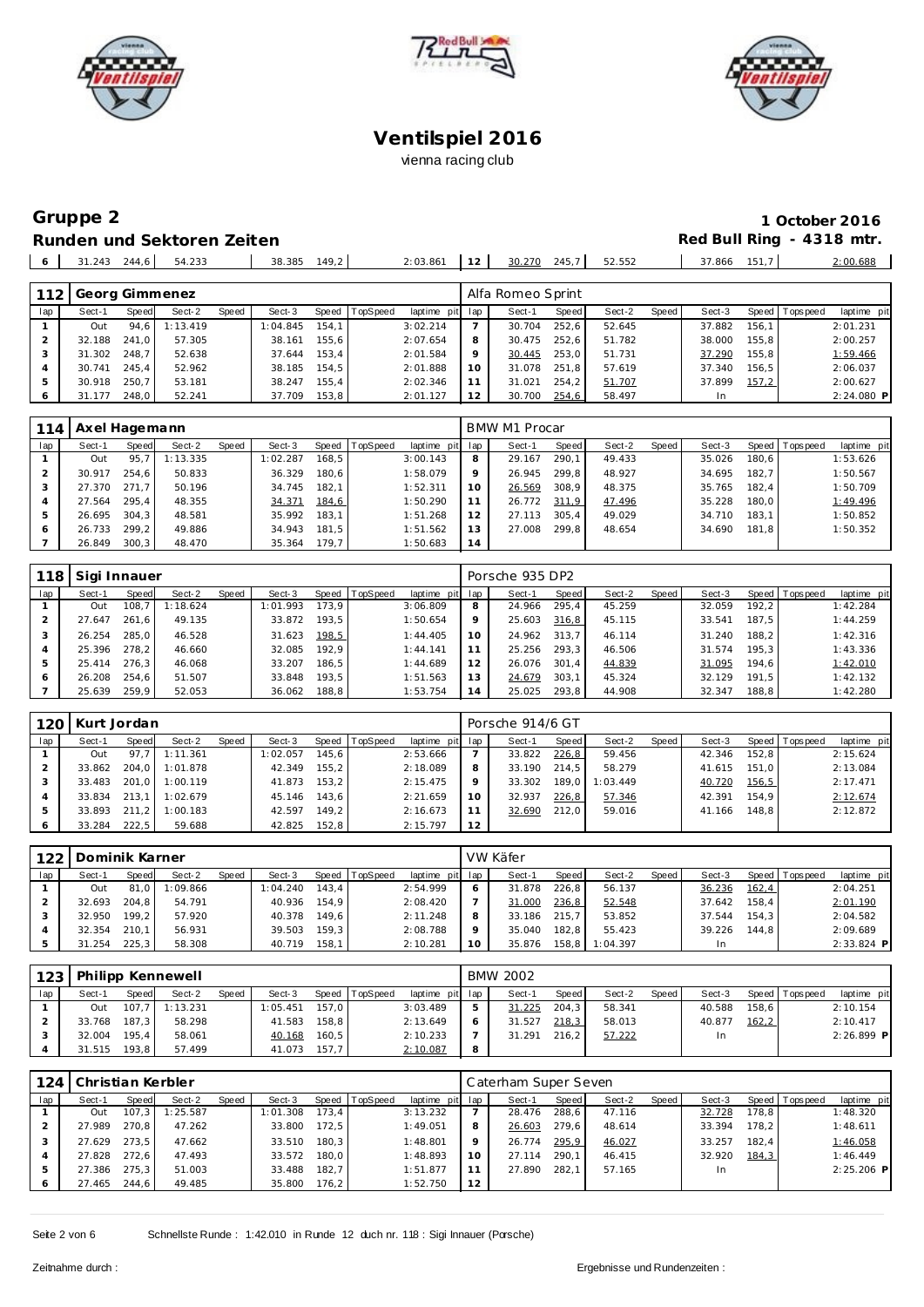





| 125 | Franz Kerzner |       |          |       |          |       |                 |                 |              | Ford Escort |       |          |       |        |       |                 |              |
|-----|---------------|-------|----------|-------|----------|-------|-----------------|-----------------|--------------|-------------|-------|----------|-------|--------|-------|-----------------|--------------|
| lap | Sect-1        | Speed | Sect-2   | Speed | Sect-3   | Speed | <b>TopSpeed</b> | laptime pit lap |              | Sect-1      | Speed | Sect-2   | Speed | Sect-3 |       | Speed Tops peed | laptime pit  |
|     | Out           | 103.1 | 1:11.955 |       | 1:00.423 | 150.6 |                 | 2:56.391        | <sup>6</sup> | 31.142      | 220.4 | 54.514   |       | 39.101 | 155.2 |                 | 2:04.757     |
|     | 32.017        | 221.6 | 58.126   |       | 40.873   | 152.8 |                 | 2:11.016        |              | 30.701      | 218.6 | 56.110   |       | 39.067 | 159,5 |                 | 2:05.878     |
|     | 31.785        | 218.6 | 56.366   |       | 41.152   | 153.6 |                 | 2:09.303        | 8            | 30.797      | 248,7 | 54.727   |       | 39.095 | 158.8 |                 | 2:04.619     |
|     | 31.862        | 234.0 | 54.334   |       | 36.919   | 157.0 |                 | 2:03.115        | $\circ$      | 30.328      | 238.5 | 1:01.465 |       | In     |       |                 | $2:26.189$ P |
|     | 30.736        | 234,4 | 55.112   |       | 39.099   | 154.7 |                 | 2:04.947        | 10           |             |       |          |       |        |       |                 |              |

| 126 |              |         | Michael Krammer |       |        |       |          |                 |                 | Fiat Abarth Rally 131 |       |        |       |        |       |                 |             |
|-----|--------------|---------|-----------------|-------|--------|-------|----------|-----------------|-----------------|-----------------------|-------|--------|-------|--------|-------|-----------------|-------------|
| lap | Sect-1       | Speed   | Sect-2          | Speed | Sect-3 | Speed | TopSpeed | laptime pit lap |                 | Sect-1                | Speed | Sect-2 | Speed | Sect-3 |       | Speed Tops peed | laptime pit |
|     | Out          | 158.1 l | 1:10.326        |       | 55.094 | 147.9 |          | 2:45.022        |                 | 31.164                | 238,5 | 55.649 |       | 39.546 | 151,9 |                 | 2:06.359    |
|     | 32.510 218,9 |         | 58.249          |       | 42.171 | 149.6 |          | 2:12.930        |                 | 31.130                | 231.7 | 56.132 |       | 39.300 | 151.3 |                 | 2:06.562    |
|     | 33.133 216.0 |         | 56.278          |       | 38.243 | 151.5 |          | 2:07.654        |                 | 31.226                | 234.7 | 53.753 |       | 38.520 | 149.6 |                 | 2:03.499    |
|     | 31.523 237.5 |         | 54.228          |       | 38.576 | 148.6 |          | 2:04.327        |                 | 31.040                | 242.1 | 53.152 |       | 37.890 | 150.0 |                 | 2:02.082    |
|     | 31.878       | 228.4   | 55.203          |       | 40.495 | 149.6 |          | 2:07.576        |                 | 31.149                | 242,4 | 53.141 |       | 37.850 | 143.8 |                 | 2:02.140    |
|     | 33.265       | 202,5   | 55.734          |       | 39.189 | 151.5 |          | 2:08.188        | 12 <sub>1</sub> |                       |       |        |       |        |       |                 |             |

| 128 | Markus Lipp |       |          |       |        |         |          |                 |         | Alfa Romeo Alfetta GT2 |              |        |       |        |       |                 |              |
|-----|-------------|-------|----------|-------|--------|---------|----------|-----------------|---------|------------------------|--------------|--------|-------|--------|-------|-----------------|--------------|
| lap | Sect-1      | Speed | Sect-2   | Speed | Sect-3 | Speed I | TopSpeed | laptime pit lap |         | Sect-1                 | <b>Speed</b> | Sect-2 | Speed | Sect-3 |       | Speed Tops peed | laptime pit  |
|     | Out         | 164.5 | 1:11.877 |       | 55.103 | 153.6   |          | 2:46.683        | 6       | 30.767                 | 225.6        | 57.463 |       |        |       |                 | $2:15.966$ P |
|     | 31.900      | 257.8 | 52.954   |       | 36.093 | 155.6   |          | 2:00.947        |         | Out                    | 187.3        | 54.544 |       | 37.167 | 156.7 |                 | 6:19.981     |
|     | 31.303      | 261.2 | 51.498   |       | 37.223 | 153.4   |          | 2:00.024        | 8       | 29.911                 | 262,9        | 51.624 |       | 37.012 | 154.3 |                 | 1:58.547     |
|     | 30.981      | 239.9 | 1:08.030 |       | 47.831 | 121.5   |          | 2:26.842        | $\circ$ | 30.415                 | 259.5        | 51.012 |       | 36.030 | 155.6 |                 | 1:57.457     |
|     | 37.625      | 186.4 | 1:02.201 |       | 37.092 | 157,0   |          | 2:16.918        | 10      |                        |              |        |       |        |       |                 |              |

|     | 129   Alfred Loibl |       |          |       |          |       |                 |                 |         | Porsche 911 |       |        |       |        |       |                |             |
|-----|--------------------|-------|----------|-------|----------|-------|-----------------|-----------------|---------|-------------|-------|--------|-------|--------|-------|----------------|-------------|
| lap | Sect-1             | Speed | Sect-2   | Speed | Sect-3   | Speed | <b>TopSpeed</b> | laptime pit lap |         | Sect-1      | Speed | Sect-2 | Speed | Sect-3 |       | Speed Topspeed | laptime pit |
|     | Out                | 113.1 | 1:10.042 |       | 1:02.325 | 140.4 |                 | 2:52.990        |         | 31.800      | 245.0 | 56.620 |       | 40.099 | 150.8 |                | 2:08.519    |
|     | 35.200             | 212.6 | 59.976   |       | 40.458   | 148.4 |                 | 2:15.634        | 8       | 33.324      | 253.4 | 54.847 |       | 39.681 | 150.8 |                | 2:07.852    |
|     | 32.488             | 248.4 | 57.095   |       | 39.912   | 148.4 |                 | 2:09.495        | $\circ$ | 32.618      | 257,0 | 55.385 |       | 40.919 | 150.2 |                | 2:08.922    |
|     | 33.151             | 223.1 | 56.891   |       | 40.776   | 147.7 |                 | 2:10.818        | 10      | 31.213      | 258,2 | 55.611 |       | 40.080 | 148.4 |                | 2:06.904    |
|     | 32.316             | 239.2 | 56.467   |       | 40.204   | 151,7 |                 | 2:08.987        |         | 31.715      | 243,1 | 55.932 |       | 39.417 | 150.2 |                | 2:07.064    |
|     | 31.738             | 254,2 | 56.594   |       | 41.560   | 146.5 |                 | 2:09.892        | 12      |             |       |        |       |        |       |                |             |

| 130 |        |       | Stefan Mahlknecht<br>Sect-2<br>Speed<br>Sect-3<br>Speed I<br>179.1<br>47.560<br>33.062<br>180.0<br>46.826<br>32.733 |  |        |       |          |                 |    | Lotus Super Seven |       |        |       |        |       |                |              |
|-----|--------|-------|---------------------------------------------------------------------------------------------------------------------|--|--------|-------|----------|-----------------|----|-------------------|-------|--------|-------|--------|-------|----------------|--------------|
| lap | Sect-1 | Speed |                                                                                                                     |  |        |       | TopSpeed | laptime pit lap |    | Sect-1            | Speed | Sect-2 | Speed | Sect-3 |       | Speed Topspeed | laptime pit  |
|     | Out    | 265.0 |                                                                                                                     |  |        |       |          | 1:48.493        |    | 26.710            | 292.2 | 46.949 |       | 31.940 | 177.3 |                | 1:45.599     |
|     | 26.648 | 292.7 |                                                                                                                     |  |        |       |          | 1:46.207        | 8  | 26.388            | 295.4 | 46.876 |       | 32.657 | 178.8 |                | 1:45.921     |
|     | 26.291 | 302,0 | 46.265                                                                                                              |  | 32.950 | 177.6 |          | 1:45.506        |    | 26.639            | 292.7 | 46.014 |       | 31.976 | 178.8 |                | 1:44.629     |
|     | 28.461 | 294.9 | 47.713                                                                                                              |  | 31.720 | 178.8 |          | 1:47.894        | 10 | 27.598            | 291.2 | 45.331 |       | 42.022 | 128.6 |                | 1:54.951     |
|     | 26.454 | 300.3 | 45.907                                                                                                              |  | 32.835 | 180,6 |          | 1:45.196        |    | 33.251            | 203.0 | 55.726 |       | In.    |       |                | $2:16.886$ P |
|     | 26.569 | 285.5 | 46.713                                                                                                              |  | 32.706 | 177.3 |          | 1:45.988        | 12 |                   |       |        |       |        |       |                |              |

| 131 |        |        | Waldemar Mahlknecht |       |          |       |                |                 |    |        |         |        |       |        |       |                   |             |
|-----|--------|--------|---------------------|-------|----------|-------|----------------|-----------------|----|--------|---------|--------|-------|--------|-------|-------------------|-------------|
| lap | Sect-1 | Speed  | Sect-2              | Speed | Sect-3   |       | Speed TopSpeed | laptime pit lap |    | Sect-1 | Speed I | Sect-2 | Speed | Sect-3 |       | Speed   Tops peed | laptime pit |
|     | Out    | 103, 8 | 1:18.387            |       | 1:03.983 | 161.0 |                | 3:07.748        | 8  | 29.092 | 268.1   | 49.435 |       | 35.296 | 163.9 |                   | 1:53.823    |
|     | 32.738 | 247.2  | 51.435              |       | 37.326   | 161.9 |                | 2:01.499        | 9  | 28.979 | 266,3   | 50.034 |       | 35.213 | 163.9 |                   | 1:54.226    |
|     | 29.430 | 265.0  | 50.940              |       | 36.298   | 160.7 |                | 1:56.668        | 10 | 29.048 | 263.7   | 48.692 |       | 35.192 | 160.2 |                   | 1:52.932    |
|     | 29.718 | 259.9  | 49.657              |       | 35.330   | 162.4 |                | 1:54.705        |    | 28.996 | 264.1   | 49.266 |       | 35.412 | 161.4 |                   | 1:53.674    |
|     | 29.269 | 265.0  | 49.745              |       | 35.338   | 163.1 |                | 1:54.352        | 12 | 28.805 | 266.7   | 49.526 |       | 36.949 | 162.9 |                   | 1:55.280    |
| 6   | 29.088 | 264.6  | 49.992              |       | 35.151   | 166,2 |                | 1:54.231        | 13 | 29.610 | 269,4   | 49.556 |       | 34.668 | 162.7 |                   | 1:53.834    |
|     | 28.569 | 259,9  | 49.529              |       | 35.385   | 162.9 |                | 1:53.483        | 14 |        |         |        |       |        |       |                   |             |

| 132 | l Markus Mair |         |          |       |        |       |          |                 |    | Alfa Romeo GT Junior |         |        |       |        |       |                |             |
|-----|---------------|---------|----------|-------|--------|-------|----------|-----------------|----|----------------------|---------|--------|-------|--------|-------|----------------|-------------|
| lap | Sect-1        | Speed   | Sect-2   | Speed | Sect-3 | Speed | TopSpeed | laptime pit lap |    | Sect-1               | Speed I | Sect-2 | Speed | Sect-3 |       | Speed Topspeed | laptime pit |
|     | Out           | 153.3 l | 1:10.978 |       | 54.222 | 157.9 |          | 2:44.792        |    | 31.039               | 259,5   | 52.988 |       | 36.846 | 159,5 |                | 2:00.873    |
|     | 32.242        | 243.9   | 55.884   |       | 37.713 | 159.3 |          | 2:05.839        | 8  | 30.039               | 256,2   | 52.789 |       | 37.152 | 157.7 |                | 1:59.980    |
|     | 30.861        | 249.9   | 53.354   |       | 39.415 | 154.7 |          | 2:03.630        | 9  | 30.380               | 257.8   | 51.646 |       | 36.804 | 157.2 |                | 1:58.830    |
|     | 30.626        | 247.6   | 52.838   |       | 37.227 | 159.3 |          | 2:00.691        | 10 | 30.060               | 262,9   | 52.156 |       | 37.025 | 158.8 |                | 1:59.241    |
|     | 30.074        | 262.0   | 51.892   |       | 37.173 | 157.2 |          | 1:59.139        |    | 30.537               | 260,3   | 51.772 |       | 36.547 | 158.6 |                | 1:58.856    |
|     | 31.082        | 257.8   | 55.537   |       | 38.587 | 156,3 |          | 2:05.206        | 12 | 30.135               | 257.8   | 51.870 |       | 36.190 | 158,1 |                | 1:58.195    |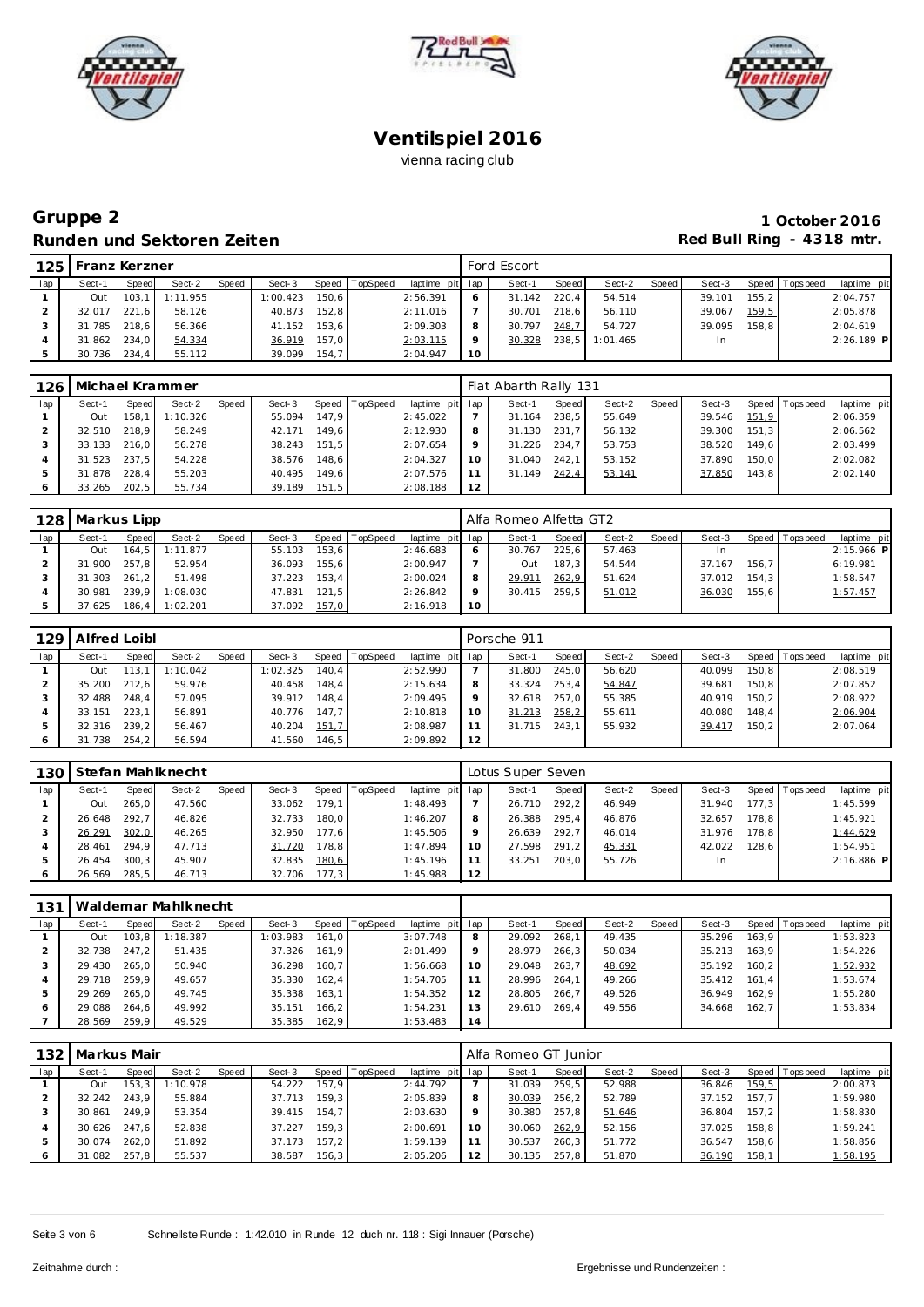





| 133 | Hubert Matl |       |          |       |          |       |          |                 |    | Porsche 911 |       |          |       |        |       |                 |             |
|-----|-------------|-------|----------|-------|----------|-------|----------|-----------------|----|-------------|-------|----------|-------|--------|-------|-----------------|-------------|
| lap | Sect-1      | Speed | Sect-2   | Speed | Sect-3   | Speed | TopSpeed | laptime pit lap |    | Sect-1      | Speed | Sect-2   | Speed | Sect-3 |       | Speed Tops peed | laptime pit |
|     | Out         | 100.6 | 1:08.982 |       | 1:02.633 | 140,1 |          | 2:51.996        |    | 30.166      | 238,5 | 53.211   |       | 37.993 | 162,4 |                 | 2:01.370    |
|     | 34.917      | 198.3 | 59.609   |       | 41.978   | 159.8 |          | 2:16.504        | 8  | 31.135      | 250,7 | 52.624   |       | 38.438 | 157.7 |                 | 2:02.197    |
| 3   | 32.159      | 238.1 | 53.678   |       | 38.288   | 161,2 |          | 2:04.125        | 9  | 35.845      | 162.0 | 1:05.315 |       | 42.960 | 143.8 |                 | 2:24.120    |
|     | 30.548      | 223.7 | 55.688   |       | 38.770   | 157.7 |          | 2:05.006        | 10 | 35.472      | 173.3 | 59.569   |       | 41.833 | 154.1 |                 | 2:16.874    |
| .5  | 30.535      | 229.1 | 56.761   |       | 40.121   | 161.0 |          | 2:07.417        |    | 35.227      | 180.2 | 58.865   |       | 40.294 | 131.2 |                 | 2:14.386    |
| 6   | 32.063      | 238.5 | 52.538   |       | 38.049   | 162,4 |          | 2:02.650        | 12 |             |       |          |       |        |       |                 |             |

| 136     | Gerald Müller |        |          |       |          |       |          |                 |    | Ford Escort RS2000 |       |        |       |        |       |                 |             |
|---------|---------------|--------|----------|-------|----------|-------|----------|-----------------|----|--------------------|-------|--------|-------|--------|-------|-----------------|-------------|
| lap     | Sect-1        | Speed  | Sect-2   | Speed | Sect-3   | Speed | TopSpeed | laptime pit lap |    | Sect-1             | Speed | Sect-2 | Speed | Sect-3 |       | Speed Tops peed | laptime pit |
|         | Out           | 73.7   | 1:12.606 |       | : 02.134 | 151.9 |          | 3:00.574        |    | 31.429             | 213.1 | 56.132 |       | 39.113 | 151.9 |                 | 2:06.674    |
|         | 32.441        | 187.3  | 58.411   |       | 41.384   | 158,1 |          | 2:12.236        | 8  | 31.582             | 228,1 | 55.781 |       | 38.725 | 157.2 |                 | 2:06.088    |
|         | 32.477        | 198.51 | 57.742   |       | 41.055   | 155.2 |          | 2:11.274        |    | 32.100             | 214.5 | 55.749 |       | 39.232 | 157.0 |                 | 2:07.081    |
|         | 31.914        | 208.5  | 56.725   |       | 40.463   | 148.8 |          | 2:09.102        |    | 31.151             | 224,9 | 55.380 |       | 38.958 | 151.7 |                 | 2:05.489    |
| 5       | 32.451        | 209.5  | 59.894   |       | 41.462   | 145.6 |          | 2:13.807        |    | 31.816             | 222.2 | 56.577 |       | 38.901 | 144.4 |                 | 2:07.294    |
| $\circ$ | 31.910        | 209.8  | 57.601   |       | 38.955   | 157.2 |          | 2:08.466        | 12 |                    |       |        |       |        |       |                 |             |

| 139 | Klaus Presterl |       |          |       |          |       |                |                 |    | Porsche 911 |       |        |       |        |       |                 |             |
|-----|----------------|-------|----------|-------|----------|-------|----------------|-----------------|----|-------------|-------|--------|-------|--------|-------|-----------------|-------------|
| lap | Sect-1         | Speed | Sect-2   | Speed | Sect-3   |       | Speed TopSpeed | laptime pit lap |    | Sect-1      | Speed | Sect-2 | Speed | Sect-3 |       | Speed Tops peed | laptime pit |
|     | Out            | 92.5  | 1:22.641 |       | 1:06.428 | 156.3 |                | 3:15.786        |    | 29.645      | 275.3 | 50.985 |       | 38.256 | 158.6 |                 | 1:58.886    |
|     | 32.099         | 222.2 | 53.766   |       | 37.319   | 159.3 |                | 2:03.184        | 8  | 31.026      | 260.7 | 52.727 |       | 37.115 | 158.8 |                 | 2:00.868    |
|     | 31.058         | 265.9 | 52.612   |       | 37.127   | 161.7 |                | 2:00.797        |    | 29.708      | 247.6 | 51.892 |       | 37.402 | 160.5 |                 | 1:59.002    |
|     | 29.623         | 269.4 | 52.223   |       | 37.924   | 158.4 |                | 1:59.770        | 10 | 29.556      | 263.3 | 51.811 |       | 37.838 | 159.8 |                 | 1:59.205    |
|     | 29.753         | 279.1 | 51.111   |       | 37.228   | 158.4 |                | 1:58.092        |    | 29.494      | 242.8 | 52.617 |       | 37.081 | 158.1 |                 | 1:59.192    |
|     | 29.731         | 273.0 | 50.994   |       | 36.493   | 161,9 |                | 1:57.218        | 12 | 30.050      | 272.1 | 51.214 |       | 37.104 | 156.7 |                 | 1:58.368    |

|     | 140 Michael Putz |       |          |       |        |       |                  |                 |    | <b>BMW 2002</b> |         |        |         |        |         |                 |             |
|-----|------------------|-------|----------|-------|--------|-------|------------------|-----------------|----|-----------------|---------|--------|---------|--------|---------|-----------------|-------------|
| lap | Sect-1           | Speed | Sect-2   | Speed | Sect-3 |       | Speed   TopSpeed | laptime pit lap |    | Sect-1          | Speed I | Sect-2 | Speed I | Sect-3 |         | Speed Tops peed | laptime pit |
|     | Out              | 158.7 | 1:11.534 |       | 55.111 | 150.4 |                  | 2:45.667        |    | 30.914          | 235.7   | 53.461 |         | 38.310 | 155,8   |                 | 2:02.685    |
|     | 32.197           | 249.9 | 55.250   |       | 37.577 | 151.9 |                  | 2:05.024        |    | 30.719          | 252.6   | 53.149 |         | 37.420 | 141.7   |                 | 2:01.288    |
|     | 31.281           | 248.0 | 53.170   |       | 40.704 | 146.1 |                  | 2:05.155        |    | 31.401          | 246.8   | 51.589 |         | 36.695 | 153.0 l |                 | 1:59.685    |
|     | 31.012           | 249.9 | 52.796   |       | 37.024 | 151.0 |                  | 2:00.832        |    | 32.098          | 249.9   | 52.476 |         | 36.437 | 151.9   |                 | 2:01.011    |
| 5   | 30.531           | 253,0 | 51.538   |       | 36.960 | 154.7 |                  | 1:59.029        |    | 30.903          | 248.4   | 52.462 |         | 36.988 | 152.1   |                 | 2:00.353    |
| 6   | 31.467           | 250.3 | 55.183   |       | 38.781 | 149.8 |                  | 2:05.431        | 12 | 30.851          | 249.9   | 51.719 |         | 36.329 | 152,5   |                 | 1:58.899    |

| 142 |        |           | Helmuth Ringhofer |       |          |       |                 |                 |    | Porsche 911 |       |        |       |        |       |                |             |
|-----|--------|-----------|-------------------|-------|----------|-------|-----------------|-----------------|----|-------------|-------|--------|-------|--------|-------|----------------|-------------|
| lap | Sect-1 | Speed     | Sect-2            | Speed | Sect-3   | Speed | <b>TopSpeed</b> | laptime pit lap |    | Sect-1      | Speed | Sect-2 | Speed | Sect-3 |       | Speed Topspeed | laptime pit |
|     | Out    | $112.4$ I | 1:18.199          |       | 1:04.205 | 153.8 |                 | 3:06.988        |    | 29.168      | 275.3 | 51.050 |       | 37.340 | 161.7 |                | 1:57.558    |
|     | 30.172 | 266.3     | 52.621            |       | 37.002   | 163,1 |                 | 1:59.795        | 8  | 29.515      | 273.0 | 50.704 |       | 36.846 | 157.4 |                | 1:57.065    |
|     | 30.024 | 268,5     | 52.554            |       | 36.493   | 161.7 |                 | 1:59.071        |    | 29.807      | 272.1 | 50.708 |       | 36.206 | 161.9 |                | 1:56.721    |
|     | 29.808 | 273.5     | 51.543            |       | 37.907   | 158.4 |                 | 1:59.258        | 10 | 29.444      | 268.1 | 53.022 |       | 37.013 | 161.0 |                | 1:59.479    |
|     | 30.121 | 276.8     | 51.516            |       | 36.897   | 161.2 |                 | 1:58.534        |    | 29.665      | 277,2 | 51.107 |       | 36.970 | 161.0 |                | 1:57.742    |
|     | 29.618 | 272.6     | 51.745            |       | 36.066   | 161.9 |                 | 1:57.429        | 12 | 29.694      | 273,5 | 51.047 |       | 36.030 | 158.1 |                | 1:56.771    |

| 143 | Martin Sahl |       |          |       |          |       |                |                 |         | Ford Escort BDA |       |        |       |        |       |                 |             |
|-----|-------------|-------|----------|-------|----------|-------|----------------|-----------------|---------|-----------------|-------|--------|-------|--------|-------|-----------------|-------------|
| lap | Sect-1      | Speed | Sect-2   | Speed | Sect-3   |       | Speed TopSpeed | laptime pit lap |         | Sect-1          | Speed | Sect-2 | Speed | Sect-3 |       | Speed Tops peed | laptime pit |
|     | Out         | 85.6  | 1:11.742 |       | 1:01.214 | 163.6 |                | 2:53.659        | 8       | 28.244          | 259.1 | 50.747 |       | 33.945 | 170.6 |                 | 1:52.936    |
|     | 30.694      | 245.4 | 51.894   |       | 35.454   | 159.5 |                | 1:58.042        | $\circ$ | 28.215          | 265.9 | 48.211 |       | 33.791 | 167.4 |                 | 1:50.217    |
|     | 30.169      | 260.7 | 49.731   |       | 34.430   | 170.6 |                | 1:54.330        | 10      | 28.927          | 257.0 | 49.034 |       | 33.791 | 167.7 |                 | 1:51.752    |
|     | 28.128      | 271,7 | 48.127   |       | 34.900   | 173,1 |                | 1:51.155        |         | 28.520          | 259.5 | 48.470 |       | 34.004 | 169.0 |                 | 1:50.994    |
|     | 28.201      | 268.5 | 48.472   |       | 33.379   | 170,6 |                | 1:50.052        | 12      | 28.922          | 263.7 | 49.547 |       | 34.192 | 163.1 |                 | 1:52.661    |
| 6   | 28.412      | 260.7 | 49.043   |       | 34.369   | 166.2 |                | 1:51.824        | 13      | 28.808          | 262.9 | 48.601 |       | 34.280 | 148.8 |                 | 1:51.689    |
|     | 28.426      | 258.2 | 48.365   |       | 33.906   | 169.3 |                | 1:50.697        | 14      |                 |       |        |       |        |       |                 |             |

| 145 |        |         | Josef Schied Ibauer |       |          |        |                |             |     | Porsche 911 |       |        |       |        |       |                 |             |
|-----|--------|---------|---------------------|-------|----------|--------|----------------|-------------|-----|-------------|-------|--------|-------|--------|-------|-----------------|-------------|
| lap | Sect-1 | Speed   | Sect-2              | Speed | Sect-3   |        | Speed TopSpeed | laptime pit | lap | Sect-1      | Speed | Sect-2 | Speed | Sect-3 |       | Speed Tops peed | laptime pit |
|     | Out    | 109.8 I | 1:13.756            |       | 1:03.770 | 160.2  |                | 3:04.765    |     | 28.966      | 280,6 | 50.881 |       | 36.462 | 162.9 |                 | 1:56.309    |
|     | 31.127 | 259.    | 54.011              |       | 36.947   | 160.5  |                | 2:02.085    | 8   | 29.815      | 279.1 | 50.777 |       | 36.230 | 163.1 |                 | 1:56.822    |
|     | 29.896 | 266.3   | 52.952              |       | 36.811   | 164,4  |                | 1:59.659    | 9   | 29.118      | 279.1 | 50.521 |       | 35.702 | 162,4 |                 | 1:55.341    |
|     | 29.762 | 270.8   | 51.789              |       | 36.380   | 162, 4 |                | 1:57.931    | 10  | 28.917      | 270,8 | 51.550 |       | 36.158 | 163.1 |                 | 1:56.625    |
| 5   | 29.265 | 269.0   | 51.559              |       | 36.321   | 163,4  |                | 1:57.145    |     | 29.242      | 274.9 | 50.796 |       | 37.128 | 157.9 |                 | 1:57.166    |
| 6   | 29.080 | 277.7   | 51.114              |       | 35.888   | 163,4  |                | 1:56.082    | 12  | 29.581      | 269,0 | 51.708 |       | 36.293 | 162,9 |                 | 1:57.582    |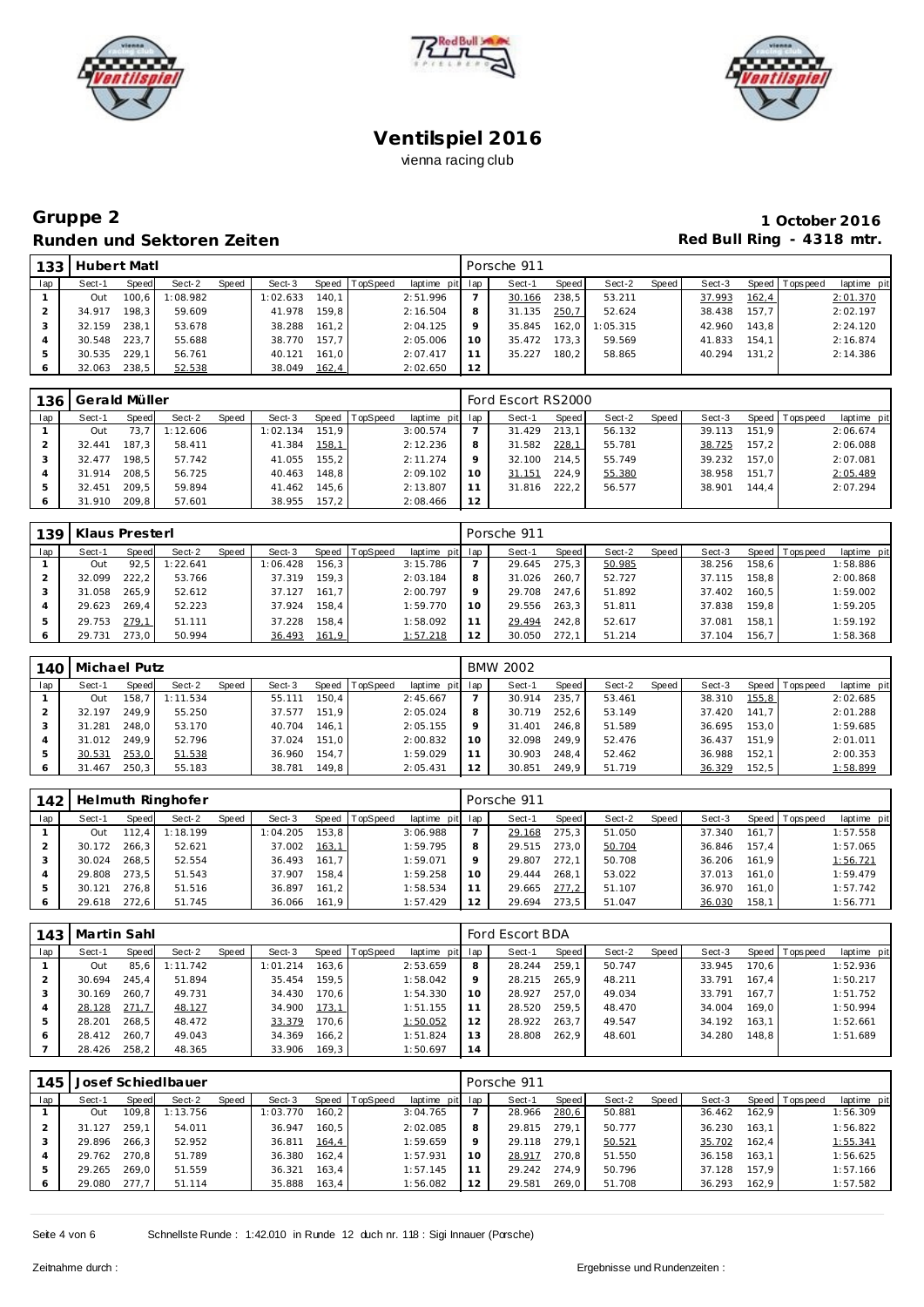





| 146 | Günter Schmidt |       |          |       |          |        |                |                 |         | Porsche 911 |       |        |       |        |       |                 |             |
|-----|----------------|-------|----------|-------|----------|--------|----------------|-----------------|---------|-------------|-------|--------|-------|--------|-------|-----------------|-------------|
| lap | Sect-1         | Speed | Sect-2   | Speed | Sect-3   |        | Speed TopSpeed | laptime pit lap |         | Sect-1      | Speed | Sect-2 | Speed | Sect-3 |       | Speed Tops peed | laptime pit |
|     | Out            | 98.4  | 1:17.797 |       | 1:05.358 | 158.8  |                | 3:06.949        |         | 28.760      | 282,5 | 50.774 |       | 36.699 | 166,4 |                 | 1:56.233    |
|     | 29.901         | 271.2 | 52.344   |       | 38.780   | 160.7  |                | 2:01.025        | 8       | 43.831      | 263.3 | 51.081 |       | 37.920 | 157.2 |                 | 2:12.832    |
|     | 30.096         | 275.8 | 52.634   |       | 38.405   | 165.1  |                | 2:01.135        | $\circ$ | 29.788      | 278.7 | 51.394 |       | 37.133 | 162.4 |                 | 1:58.315    |
|     | 31.266         | 272.6 | 51.601   |       | 38.068   | 165.1  |                | 2:00.935        | 10      | 31.372      | 272.6 | 51.748 |       | 37.290 | 164.1 |                 | 2:00.410    |
| 5   | 29.349         | 283.0 | 51.347   |       | 36.946   | 165.4  |                | 1:57.642        |         | 29.059      | 281.1 | 50.976 |       | 36.785 | 164.9 |                 | 1:56.820    |
|     | 28.928         | 284,5 | 51.764   |       | 36.780   | 165, 6 |                | 1:57.472        | 12      | 28.843      | 280,1 | 52.208 |       | 36.888 | 157,9 |                 | 1:57.939    |

| 147 |        |       | Josef Schößwendter |       |          |       |                |                 |    | Opel Kadett C |       |        |       |        |       |                   |             |
|-----|--------|-------|--------------------|-------|----------|-------|----------------|-----------------|----|---------------|-------|--------|-------|--------|-------|-------------------|-------------|
| lap | Sect-1 | Speed | Sect-2             | Speed | Sect-3   |       | Speed TopSpeed | laptime pit lap |    | Sect-1        | Speed | Sect-2 | Speed | Sect-3 |       | Speed   Tops peed | laptime pit |
|     | Out    | 75.5  | 1:10.161           |       | : 04.171 | 146.7 |                | 2:54.877        |    | 30.720        | 245.0 | 54.076 |       | 39.919 | 149.8 |                   | 2:04.715    |
|     | 33.060 | 207.1 | 57.470             |       | 41.134   | 150.2 |                | 2:11.664        | 8  | 30.937        | 255,0 | 54.537 |       | 38.291 | 153.6 |                   | 2:03.765    |
|     | 33.109 | 223.4 | 56.556             |       | 39.358   | 152.1 |                | 2:09.023        |    | 31.363        | 243.9 | 55.511 |       | 39.084 | 152.5 |                   | 2:05.958    |
|     | 31.757 | 225.6 | 57.186             |       | 39.263   | 152.3 |                | 2:08.206        |    | 30.933        | 250.7 | 54.734 |       | 39.035 | 151.7 |                   | 2:04.702    |
| 5   | 31.394 | 223.4 | 56.912             |       | 42.673   | 148.4 |                | 2:10.979        |    | 31.204        | 251.4 | 53.624 |       | 38.093 | 154,3 |                   | 2:02.921    |
|     | 31.559 | 238.5 | 55.455             |       | 38.740   | 154.1 |                | 2:05.754        | 12 |               |       |        |       |        |       |                   |             |

| 149 |        |       | Angelique Schwimmer |       |          |       |          |                 |    | Opel Manta A |       |        |       |        |       |                 |             |
|-----|--------|-------|---------------------|-------|----------|-------|----------|-----------------|----|--------------|-------|--------|-------|--------|-------|-----------------|-------------|
| lap | Sect-1 | Speed | Sect-2              | Speed | Sect-3   | Speed | TopSpeed | laptime pit lap |    | Sect-1       | Speed | Sect-2 | Speed | Sect-3 |       | Speed Tops peed | laptime pit |
|     | Out    | 73.2  | 1:09.610            |       | : 04.406 | 144.8 |          | 2:54.558        |    | 35.171       | 227.5 | 59.898 |       | 40.517 | 154.7 |                 | 2:15.586    |
|     | 33.372 | 204.5 | 57.042              |       | 43.051   | 154.7 |          | 2:13.465        |    | 31.972       | 213.4 | 55.082 |       | 39.471 | 157,0 |                 | 2:06.525    |
|     | 32.080 | 196.3 | 56.288              |       | 39.061   | 155.8 |          | 2:07.429        |    | 33.369       | 201.5 | 58.016 |       | 38.160 | 156.7 |                 | 2:09.545    |
|     | 32.023 | 207.9 | 56.988              |       | 42.227   | 148.1 |          | 2:11.238        | 10 | 32.257       | 227.5 | 56.909 |       | 39.394 | 155.8 |                 | 2:08.560    |
| 5   | 31.806 | 237,1 | 55.410              |       | 40.783   | 142.1 |          | 2:07.999        |    | 31.642       | 232.7 | 55.120 |       | 39.557 | 149.8 |                 | 2:06.319    |
| O   | 33.135 | 196.1 | 58.222              |       | 41.037   | 151.5 |          | 2:12.394        | 12 |              |       |        |       |        |       |                 |             |

| 150 | Andreas Seiverth |       |          |       |          |       |                |                 | Ford Capri RS2600 |       |        |       |        |       |                |             |
|-----|------------------|-------|----------|-------|----------|-------|----------------|-----------------|-------------------|-------|--------|-------|--------|-------|----------------|-------------|
| lap | Sect-1           | Speed | Sect-2   | Speed | Sect-3   |       | Speed TopSpeed | laptime pit lap | Sect-1            | Speed | Sect-2 | Speed | Sect-3 |       | Speed Topspeed | laptime pit |
|     | Out              | 64.7  | 1:08.730 |       | 1:00.376 | 157.9 |                | 2:51.514        | 29.414            | 273,5 | 49.772 |       | 35.843 | 160.2 |                | 1:55.029    |
|     | 31.215           | 236.1 | 52.013   |       | 36.126   | 157.2 |                | 1:59.354        | 30.683            | 267.2 | 51.747 |       | 35.909 | 158.6 |                | 1:58.339    |
|     | 29.765           | 264.1 | 51.031   |       | 36.340   | 158.4 |                | 1:57.136        | 29.494            | 271.2 | 50.163 |       | 36.210 | 157.4 |                | 1:55.867    |
|     | 30.051           | 269.0 | 50.552   |       | 36.556   | 157.7 |                | 1:57.159        | 29.524            | 270.3 | 50.538 |       | 36.006 | 163,4 |                | 1:56.068    |
|     | 30.159           | 256.2 | 51.097   |       | 36.244   | 157.0 |                | 1:57.500        | 30.393            | 267.2 | 50.373 |       | 35.854 | 158.6 |                | 1:56.620    |
| 6   | 29.667           | 270.3 | 50.113   |       | 35.732   | 159,5 |                | 1:55.512        | 29.666            | 263.7 | 50.478 |       | 36.460 | 148.8 |                | 1:56.604    |

| 151 |        |       | Michael Spazierer |       |          |       |          |                 |         | Ford Capri 3100RS |       |        |       |        |       |                 |             |
|-----|--------|-------|-------------------|-------|----------|-------|----------|-----------------|---------|-------------------|-------|--------|-------|--------|-------|-----------------|-------------|
| lap | Sect-1 | Speed | Sect-2            | Speed | Sect-3   | Speed | TopSpeed | laptime pit lap |         | Sect-1            | Speed | Sect-2 | Speed | Sect-3 |       | Speed Tops peed | laptime pit |
|     | Out    | 88.6  | 1:10.576          |       | 1:00.995 | 156.5 |          | 2:49.521        | 8       | 28.895            | 272.6 | 49.675 |       | 35.002 | 159.5 |                 | 1:53.572    |
|     | 30.456 | 255.8 | 51.239            |       | 36.074   | 158.8 |          | 1:57.769        | $\circ$ | 29.184            | 269.0 | 49.674 |       | 34.686 | 162.9 |                 | 1:53.544    |
|     | 30.224 | 268.1 | 49.539            |       | 35.175   | 165.1 |          | 1:54.938        | 10      | 28.761            | 270.8 | 49.730 |       | 34.148 | 164.4 |                 | 1:52.639    |
|     | 28.659 | 273,5 | 48.915            |       | 35.519   | 162.7 |          | 1:53.093        |         | 28.908            | 273,5 | 49.520 |       | 33.747 | 163.1 |                 | 1:52.175    |
| 5   | 28.911 | 271.7 | 50.150            |       | 34.674   | 162.9 |          | 1:53.735        | 12      | 28.887            | 269.0 | 48.943 |       | 34.046 | 168,0 |                 | 1:51.876    |
|     | 29.081 | 270.3 | 49.693            |       | 34.406   | 162.7 |          | 1:53.180        | 13      | 28.551            | 273.0 | 49.958 |       | 33.757 | 161.0 |                 | 1:52.266    |
|     | 28.843 | 265.9 | 49.490            |       | 34.432   | 162.2 |          | 1:52.765        | 14      |                   |       |        |       |        |       |                 |             |

| 152 | Roland Spazierer |       |          |       |          |       |                |                 |                 | Ford Capri 2600 RS |       |        |       |        |       |                |             |
|-----|------------------|-------|----------|-------|----------|-------|----------------|-----------------|-----------------|--------------------|-------|--------|-------|--------|-------|----------------|-------------|
| lap | Sect-1           | Speed | Sect-2   | Speed | Sect-3   |       | Speed TopSpeed | laptime pit lap |                 | Sect-1             | Speed | Sect-2 | Speed | Sect-3 |       | Speed Topspeed | laptime pit |
|     | Out              | 86.8  | 1:11.349 |       | 1:01.641 | 154.7 |                | 2:57.314        | 8               | 29.153             | 269.0 | 49.829 |       | 35.180 | 158.1 |                | 1:54.162    |
|     | 30.564           | 268.5 | 50.535   |       | 35.068   | 157.7 |                | 1:56.167        | 9               | 29.225             | 266.3 | 49.269 |       | 35.227 | 158.6 |                | 1:53.721    |
|     | 29.237           | 271.2 | 49.715   |       | 34.705   | 158.1 |                | 1:53.657        | 10 <sup>°</sup> | 29.042             | 269.0 | 49.341 |       | 34.943 | 157.0 |                | 1:53.326    |
|     | 28.974           | 271,7 | 49.361   |       | 35.378   | 158.6 |                | 1:53.713        | 11              | 28.964             | 268.5 | 48.693 |       | 34.784 | 158.1 |                | 1:52.441    |
|     | 29.160           | 269.0 | 48.716   |       | 34.771   | 159.1 |                | 1:52.647        | 12              | 28.822             | 269.9 | 48.553 |       | 35.411 | 157.9 |                | 1:52.786    |
|     | 29.028           | 268.1 | 48.587   |       | 34.568   | 159,8 |                | 1:52.183        | 13              | 29.127             | 267.6 | 48.937 |       | 34.604 | 157.4 |                | 1:52.668    |
|     | 29.778           | 268.5 | 49.255   |       | 34.651   | 158.1 |                | 1:53.684        | 14              |                    |       |        |       |        |       |                |             |

| 153 | Jakob Strach |       |          |       |          |       |          |                 |    | Porsche 3.0 RS |         |        |       |        |       |                 |             |  |  |
|-----|--------------|-------|----------|-------|----------|-------|----------|-----------------|----|----------------|---------|--------|-------|--------|-------|-----------------|-------------|--|--|
| lap | Sect-1       | Speed | Sect-2   | Speed | Sect-3   | Speed | TopSpeed | laptime pit lap |    | Sect-1         | Speed I | Sect-2 | Speed | Sect-3 |       | Speed Tops peed | laptime pit |  |  |
|     | Out          | 123.7 | 1:18.155 |       | 1:03.729 |       |          | 3:07.317        | 8  | 28.348         | 263,3   | 49.013 |       | 34.074 | 188.5 |                 | 1:51.435    |  |  |
|     | 29.666       | 276.8 | 49.769   |       | 34.758   | 187.5 |          | 1:54.193        |    | 28.838         | 280,6   | 48.455 |       | 33.899 | 190,8 |                 | 1:51.192    |  |  |
|     | 28.769       | 270.3 | 49.956   |       | 35.132   | 188.2 |          | 1:53.857        | 10 | 27.892         | 273.0   | 50.084 |       | 34.625 |       |                 | 1:52.601    |  |  |
|     | 28.576       | 259.1 | 49.608   |       | 34.720   | 189.5 |          | 1:52.904        |    | 29.410         | 286,0   | 47.996 |       | 35.256 | 188.5 |                 | 1:52.662    |  |  |
|     | 28.241       | 278.7 | 48.822   |       | 34.414   |       |          | 1:51.477        | 12 | 28.228         | 285, 5  | 50.283 |       | 34.630 | 190.1 |                 | 1:53.141    |  |  |
|     | 28.513       | 248,7 | 48.949   |       | 34.268   |       |          | 1:51.730        | 3  | 27.877         | 268,1   | 48.495 |       | 37.411 | 178,2 |                 | 1:53.783    |  |  |